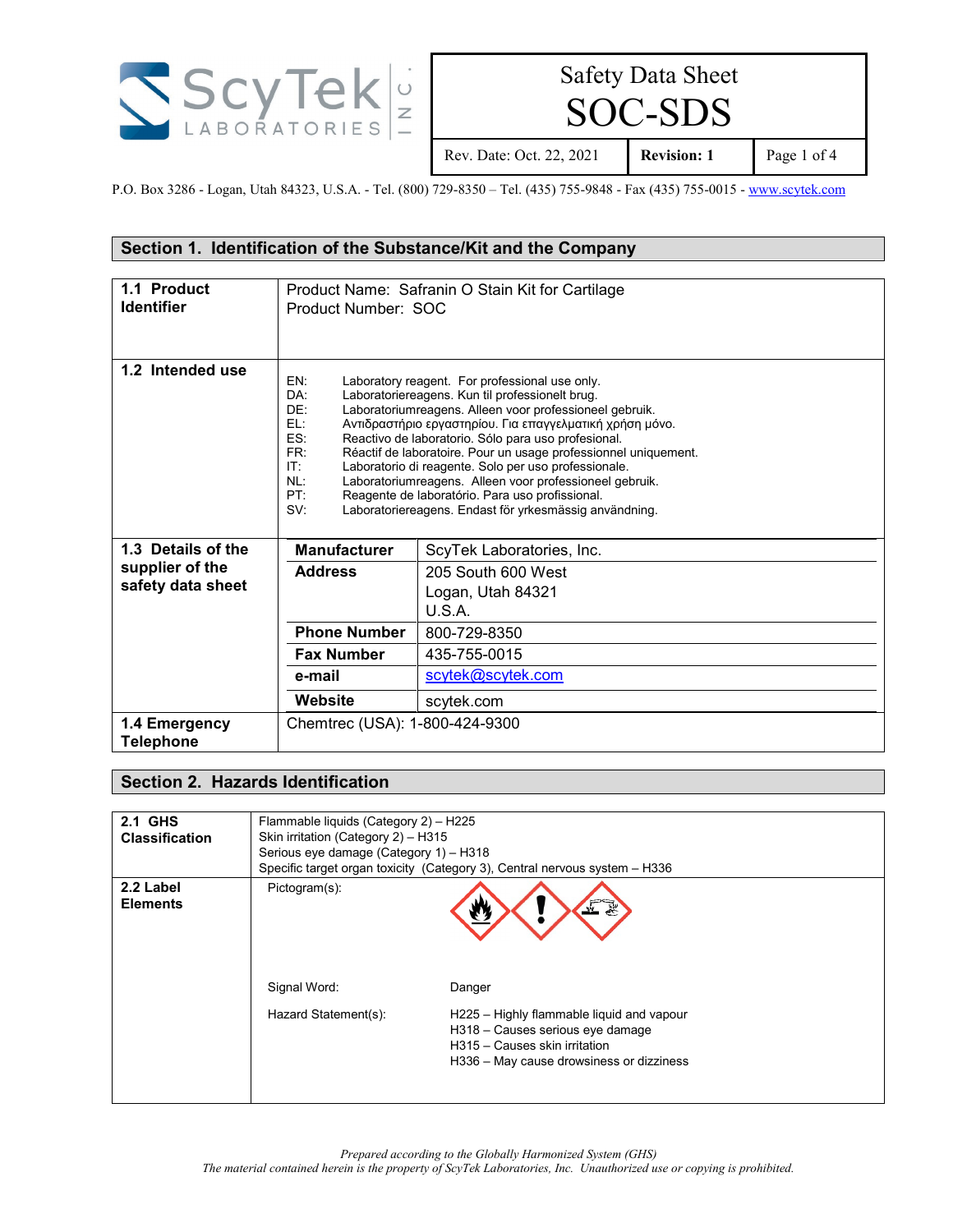

SOC-SDS

Rev. Date: Oct. 22, 2021 **Revision: 1** Page 2 of 4

P.O. Box 3286 - Logan, Utah 84323, U.S.A. - Tel. (800) 729-8350 – Tel. (435) 755-9848 - Fax (435) 755-0015 - [www.scytek.com](http://www.scytek.com/)

|                                                                          | Precautionary statement(s):                                                                                                                                           | smoking      | P210 – Keep away from heat/sparks/open flames/hot surfaces – No<br>P302+ P352 – IF ON SKIN: Wash with plenty of soap and water<br>P305 + P351 + P315 - IF IN EYES: Rinse cautiously with water for<br>several minutes. Get immidiate medical advice/attention. |
|--------------------------------------------------------------------------|-----------------------------------------------------------------------------------------------------------------------------------------------------------------------|--------------|----------------------------------------------------------------------------------------------------------------------------------------------------------------------------------------------------------------------------------------------------------------|
| <b>NFPA</b><br><b>Scale: 0-4</b><br>(Estimated for<br>Mixtures and Kits) |                                                                                                                                                                       |              |                                                                                                                                                                                                                                                                |
| HMIS (U.S.A.)                                                            | <b>HEALTH</b>                                                                                                                                                         | $\mathbf{2}$ |                                                                                                                                                                                                                                                                |
| <b>Scale: 0-4</b>                                                        | <b>FLAMMABILITY</b>                                                                                                                                                   | 3            |                                                                                                                                                                                                                                                                |
| (Estimated for<br>Mixtures and Kits)                                     | <b>PHYSICAL HAZARD</b>                                                                                                                                                |              |                                                                                                                                                                                                                                                                |
|                                                                          | PERSONAL PROTECTION                                                                                                                                                   |              |                                                                                                                                                                                                                                                                |
| 2.3 Other<br><b>Hazards</b>                                              | PBT: This Kit does not contain any substances that are assessed to be a PBT.<br><b>vPvB:</b> This Kit does not contain any substances that are assessed to be a vPvB. |              |                                                                                                                                                                                                                                                                |

## **Section 3. Composition and Information on Ingredients**

See components SDS

#### **Section 4. First Aid Measures**

See components SDS

#### **Section 5. Fire Fighting Measures**

See components SDS

## **Section 6. Accidental Release Measures**

See components SDS

#### **Section 7. Handling and Storage**

**7.1 Precautions for safe handling.** Avoid damaging kit. **7.2 Conditions for safe storage, including any incompatibilities.** Store in well ventilated area. Store at 15-30°C. **7.3 Specific end use(s).** See section 1.2

# **Section 8. Exposure Controls / Personal Protection**

See components SDS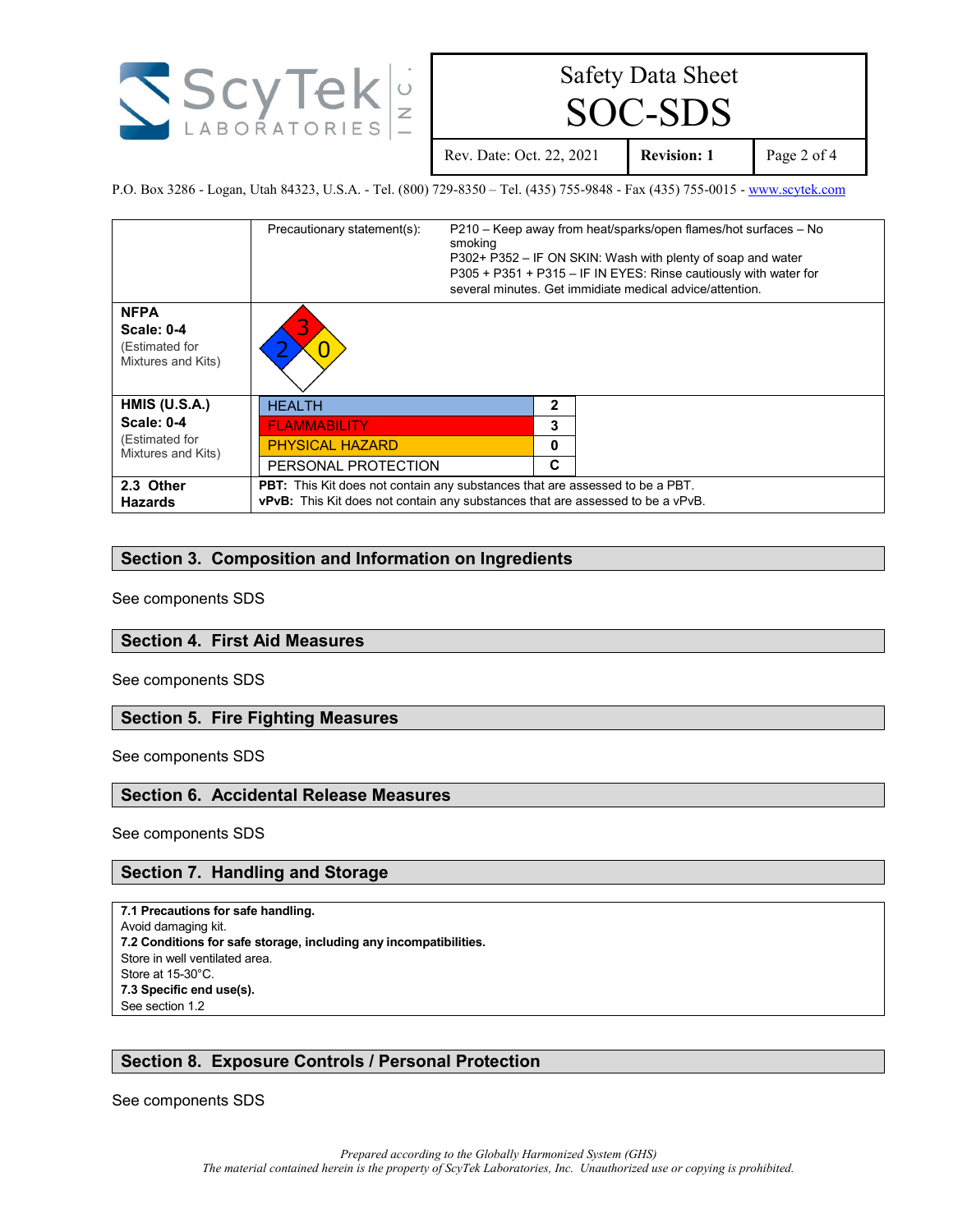

# SOC-SDS

Rev. Date: Oct. 22, 2021 **Revision: 1** Page 3 of 4

P.O. Box 3286 - Logan, Utah 84323, U.S.A. - Tel. (800) 729-8350 – Tel. (435) 755-9848 - Fax (435) 755-0015 - [www.scytek.com](http://www.scytek.com/)

### **Section 9. Physical and Chemical Properties**

See components SDS

### **Section 10. Stability and Reactivity**

See components SDS

# **Section 11. Toxicological Information**

See components SDS

# **Section 12. Ecological Information**

See components SDS

# **Section 13. Disposal Considerations**

See components SDS

#### **Section 14. Transport Information**

| 14.1 UN Number                              | UN1770                                |
|---------------------------------------------|---------------------------------------|
| 14.2 UN Proper Shipping<br><b>Name</b>      | Ethyl Alcohol, Ethyl alcohol solution |
| 14.3 Transport Hazard<br>Class(es)          |                                       |
| <b>14.4 Packing Group</b>                   | Ш                                     |
| <b>14.5 Environmental Hazards</b>           | Marine Pollutant: No                  |
| 14.6 Special Precautions for<br><b>User</b> | Not applicable.                       |

## **Section 15. Regulatory Information**

| 15.1 Safety, Health and Environmental Regulations/Legislation Specific for the Substance or Kit. |                                                                                                                        |  |
|--------------------------------------------------------------------------------------------------|------------------------------------------------------------------------------------------------------------------------|--|
| <b>Extremely Hazardous</b><br><b>Substances; Section 355</b>                                     | None of the components in this Kit are listed.                                                                         |  |
| <b>Toxic Substances Control</b><br><b>Act: TSCA</b>                                              | All of the components in this Kit are listed.                                                                          |  |
| <b>California Proposition 65</b>                                                                 | None of the components in this Kit are listed.                                                                         |  |
| <b>Right To Know Components</b>                                                                  | Ethanol:<br>Massachusetts<br>Pennsylvania<br>New jersey<br>Isopropanol:<br>Massachusetts<br>Pennsylvania<br>New jersey |  |

*Prepared according to the Globally Harmonized System (GHS)*

*The material contained herein is the property of ScyTek Laboratories, Inc. Unauthorized use or copying is prohibited.*